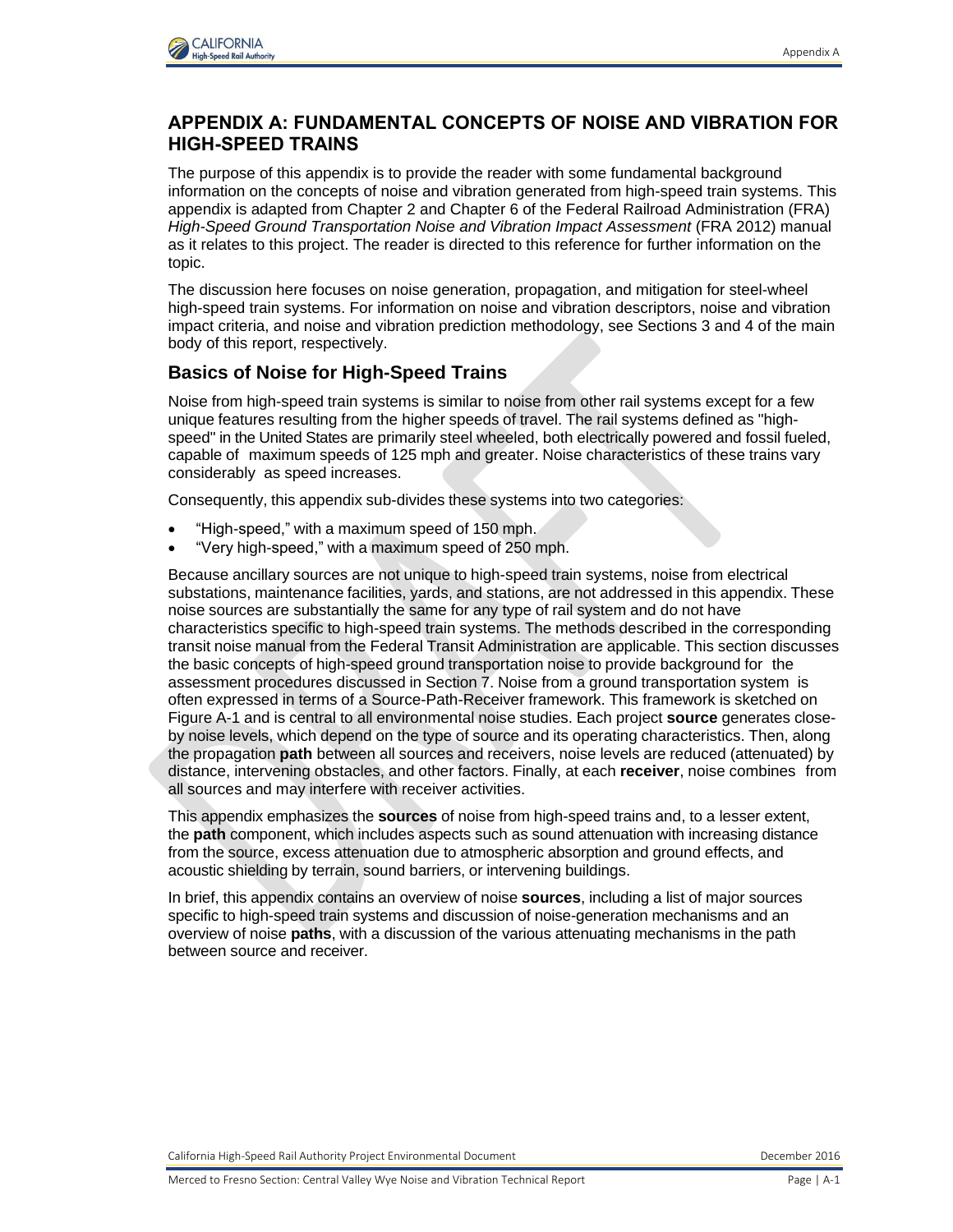

*Source: FRA, 2012*

**Figure A-1 The Source-Path-Receiver Framework**

### **Sources of High-Speed Train Noise**

The total wayside noise generated by a high-speed train pass-by consists of several individual noise generating mechanisms, each with its own characteristics of source location, strength, frequency content, directivity, and speed dependence. These noise sources can be generalized into three major regimes:

- Regime I propulsion or machinery noise
- Regime II mechanical noise resulting from wheel/rail interactions and/or guideway vibrations
- Regime III aerodynamic noise resulting from airflow moving past the train

For a conventional train with a maximum speed of up to about 125 mph, propulsion and mechanical noise are sufficient to describe the total wayside noise. The aerodynamic noise component begins to be an important factor when the train speed exceeds about 160 mph.

The significance of these different regimes is that, for a given train, there are three distinct speed ranges in which only one sound source dominates the total noise level. The dependence of the Aweighted sound level on vehicle speed (S) for a typical high-speed train is illustrated on Figure A-2. A qualitative indication of the maximum sound level during a pass-by is plotted vertically in this figure. The three speed regimes are labeled "I," "II," and "III," each corresponding to the dominant sound source in the regime, or propulsion, mechanical, and aerodynamic, respectively. The speed at which the dominant sound source changes from aerodynamic noise, one to another is called an acoustical transition speed (vt). The transition from propulsion noise to mechanical noise occurs at the lower acoustical transition speed (vt1), and the transition from mechanical to aerodynamic noise occurs at the upper acoustical transition speed (vt2).

The various noise sources for a steel-wheeled high-speed tracked system are illustrated on Figure A-3. These sources differ in where they originate on the train and in what frequency range they dominate.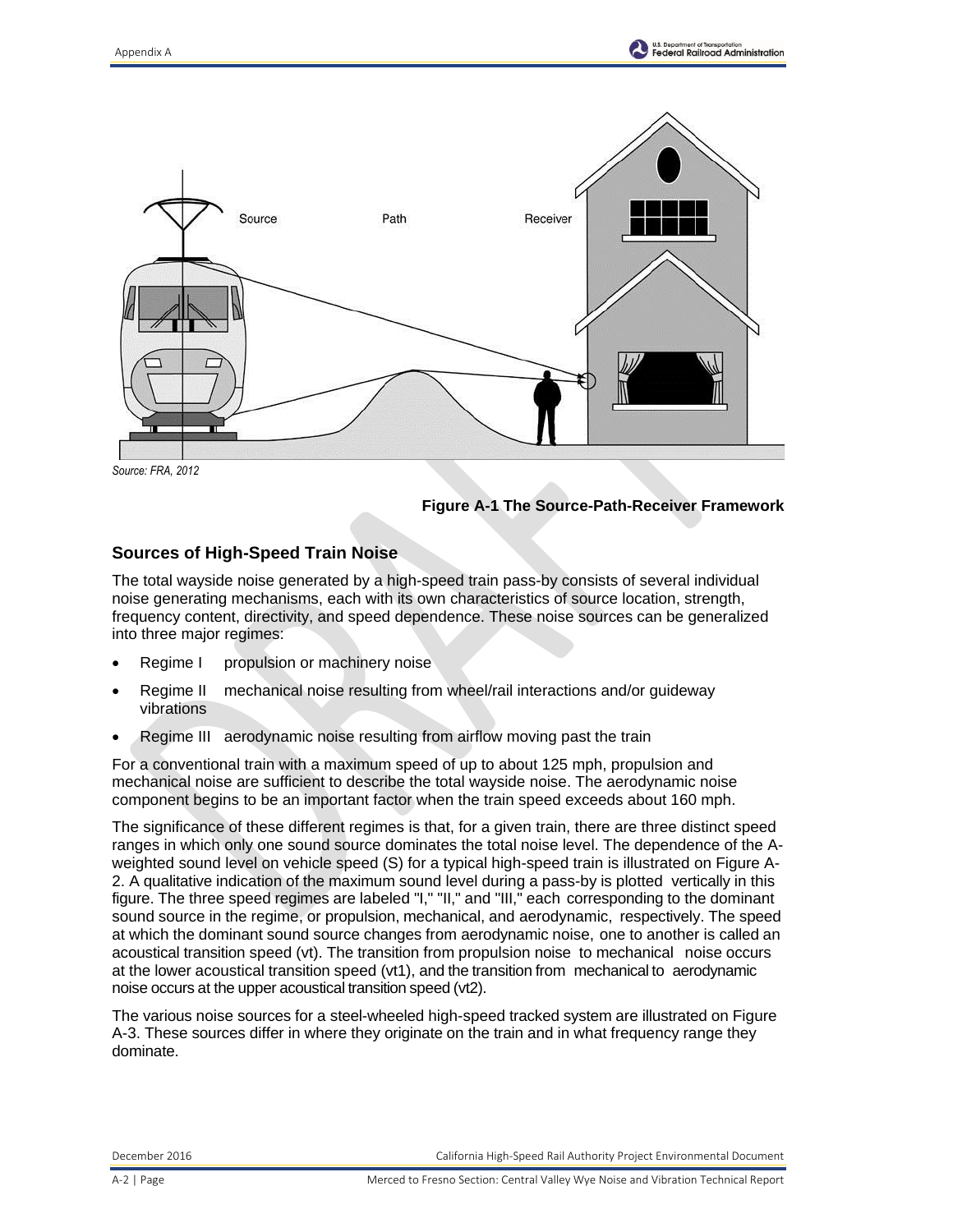

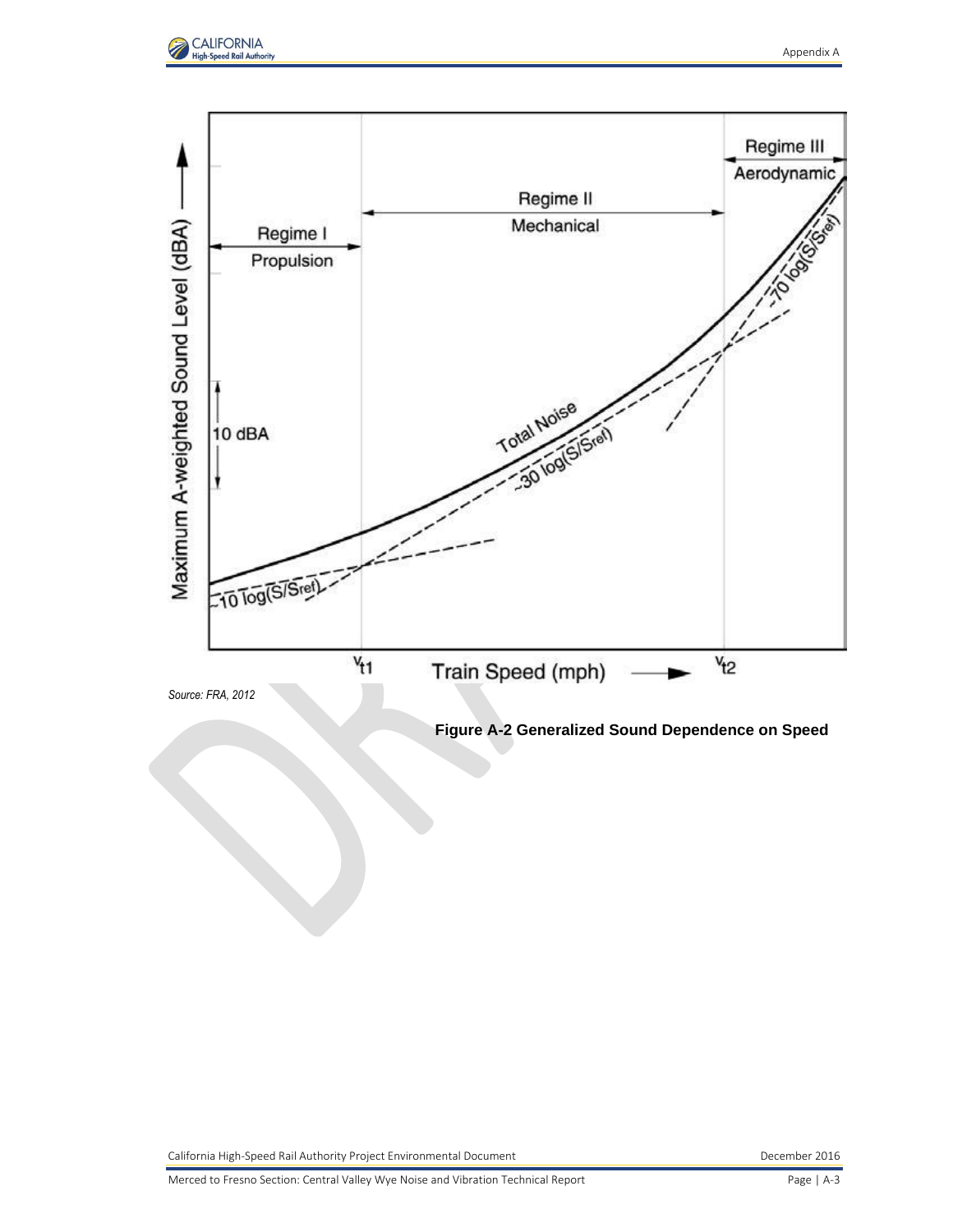



\* On EMU trains, these sources are located at the bottom of the cars and are distributed over the length of the train.

*Source: FRA, 2012*

### **Figure A-3 Noise Sources on a Steel-Wheeled High-Speed Train System**

### *Regime I: Propulsion Sources*

For steel wheeled trains at low speeds, Regime I, propulsion mechanisms, or machinery and auxiliary equipment that provide power to the train are the predominant sound sources. Most high-speed trains are electrically powered; the propulsion noise sources are, depending on the technology, associated with electric traction motors or electromagnets, control units, and associated cooling fans (see Figure A-3). Fans can be a major source of noise; on conventional steel-wheeled trains fans are usually located near the top of the power units, about 10 feet above the rails. Fan noise tends to dominate the noise spectrum in the frequency bands near 1000 Hz. External cooling fan noise tends to be constant with respect to train speed, which makes fans the dominant noise when a train is stopped in a station.

#### *Regime II: Mechanical/Structural Sources*

The effects of wheel-rail interaction of high-speed trains, guideway structural vibrations, and vehicle -body vibrations fall into the category of mechanical noise sources. These sources tend to dominate the total noise level at intermediate speeds (Regime II), and cover the widest of the three speed regimes. For steel-wheeled trains, wheel-rail interaction is the source of the rolling noise radiated by steel wheels and rails caused by small roughness elements in the running surfaces. This noise source is close to the trackbed, with an effective height of about 2 feet above the rails. The spectrum for rolling noise peaks in the 2 kHz to 4 kHz frequency range, and it increases more rapidly with speed than does propulsion noise, typically following the relationship of 30 times the logarithm of train speed. Wheel-rail noise typically dominates the A-weighted sound level at speeds up to about 160 mph.

#### *Regime III: Aerodynamic Sources*

Propulsion and rolling noise are generally sufficient to describe the total noise up to speeds of about 160 mph for steel-wheeled trains. Above this speed, however, aerodynamic noise sources tend to dominate the radiated noise levels. These sources begin to generate significant noise at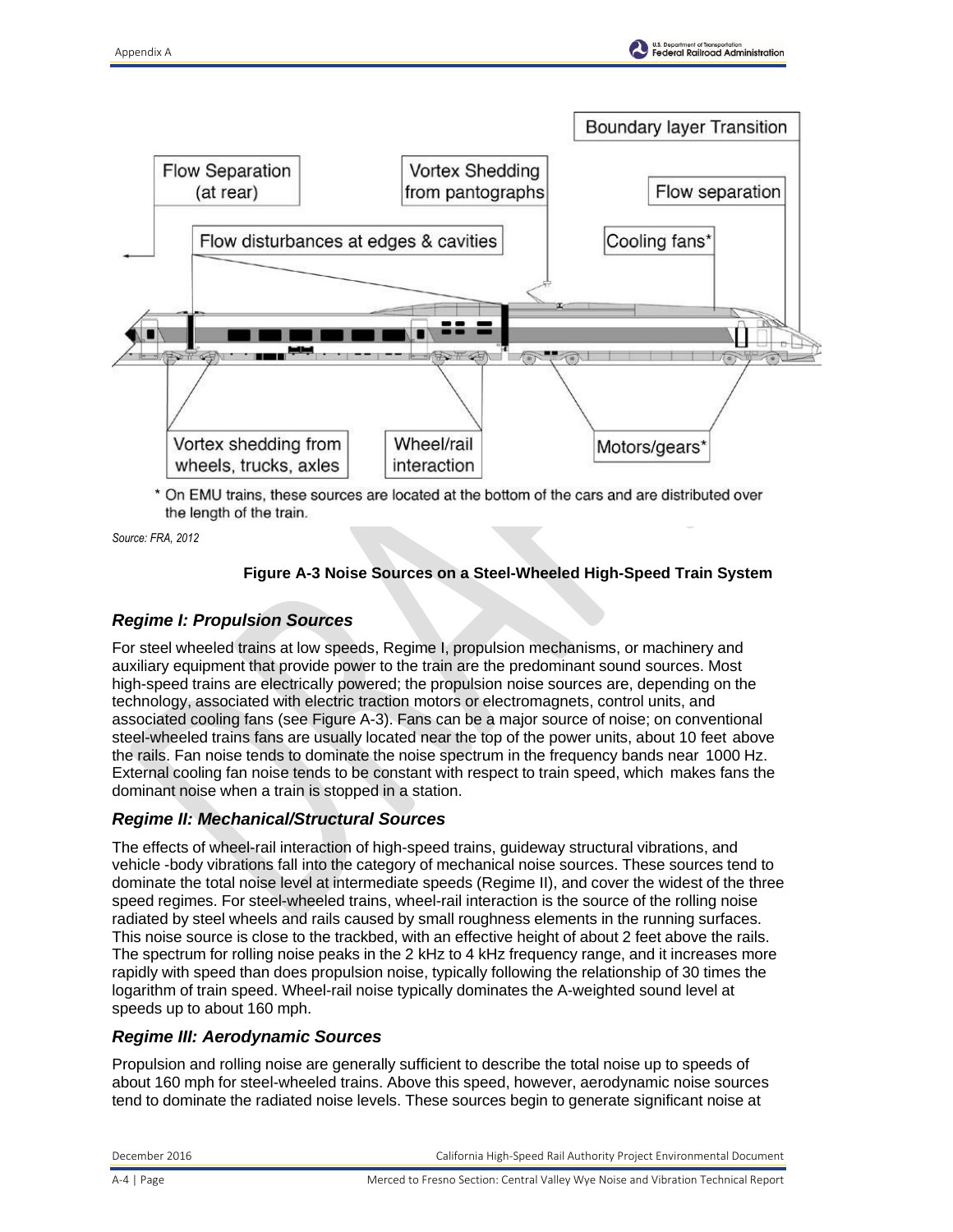

speeds of about 180 mph, depending on the magnitude of the mechanical/structural noise. For steel-wheeled trains, aerodynamic noise is generated from high-velocity airflow over the train. The components of aerodynamic noise are generated by unsteady flow separations at the front and rear of the train and on structural elements of the train (mainly in the regions encompassing the trucks, the pantograph, inter-coach gaps, and discontinuities along the surface), and a turbulent boundary layer generated over the entire surface of the train. Aerodynamic sources generally radiate sound in the frequency bands below 500 Hz, generally described as a rumbling sound. Aerodynamic noise level increases with train speed much more rapidly than does propulsion or rolling noise, with typical governing relationships of 60 to 70 times the logarithm of speed.

### **Sound Propagation Path**

This section contains a qualitative overview of noise-path characteristics from source to receiver, including attenuation along these paths. Sound paths from source to receiver are predominantly airborne. Along these paths, sound reduces with distance due to (1) **divergence**, (2) **absorption/ diffusion**, and (3) **shielding**. The general equation for the prediction of the A-weighted sound level at various distances from the track can be expressed as follows:

 $LA = LA(ref) + Cd + Ca + Cg + Cb$ 

*where*:

*LA(ref)* = a known A-weighted sound level at some reference distance *ref* from the source

- *Cd* = adjustment factor for attenuation due to divergence
- *Ca* = adjustment factor for excess attenuation due to atmospheric absorption
- *Cg* = adjustment factor for excess attenuation from ground absorption
- *Cb* = adjustment factor for excess attenuation due to obstacles such as barriers, berms, and buildings.

In nearly all cases, the adjustment factors are negative numbers due to the nature of the reference conditions. Each of these adjustment factors is discussed below in terms of their mechanisms of sound attenuation. Specific equations for computing noise-level attenuations along source-receiver paths are presented in the FRA guidelines document (FRA 2012). Sometimes a portion of the source-to-receiver path is not through the air, but rather through the ground or through structural components of the receiver's building. Ground-borne and structureborne noise propagation are discussed in section A2 of this appendix.

#### *Divergence*

Sound levels naturally attenuate with distance. Such attenuation, technically called "divergence," depends upon source configuration and source-emission characteristics. Divergence is shown graphically for point sources and line sources separately in terms of how they attenuate with distance on Figure A-4. The divergence adjustment factor, *Cd*, for the receiver is plotted vertically relative to the sound level 50 feet from the source. As shown, the sound level attenuates with increasing distance due to the geometric spreading of sound energy. For sources grouped closely together (called point sources), attenuation with distance is large: 6 decibels per doubling of distance. Most individual noise sources on a moving high-speed rail vehicle radiate sound as point sources. When many point sources are arrayed in a line, all radiating sound at the same time so any one source is not distinguishable, the arrangement is called a line source. For line sources, divergence with distance is less: 3 decibels per doubling of distance for L<sub>eq</sub> and L<sub>dn</sub>, and 3 to 6 decibels per doubling of distance for Lmax. A train passing along a track or guideway can be considered a line source. In Figure A-4, the line source curve separates into three separate lines for L<sub>max</sub>, with the point of departure depending on the length of the line source. For example, close to a short train, it behaves like a line source; far away, it behaves as a point source. The curves shown on Figure A-4 are for illustrative purposes only, and the exact equations for these curves given in the FRA Guideline Document are be used for quantitative analyses.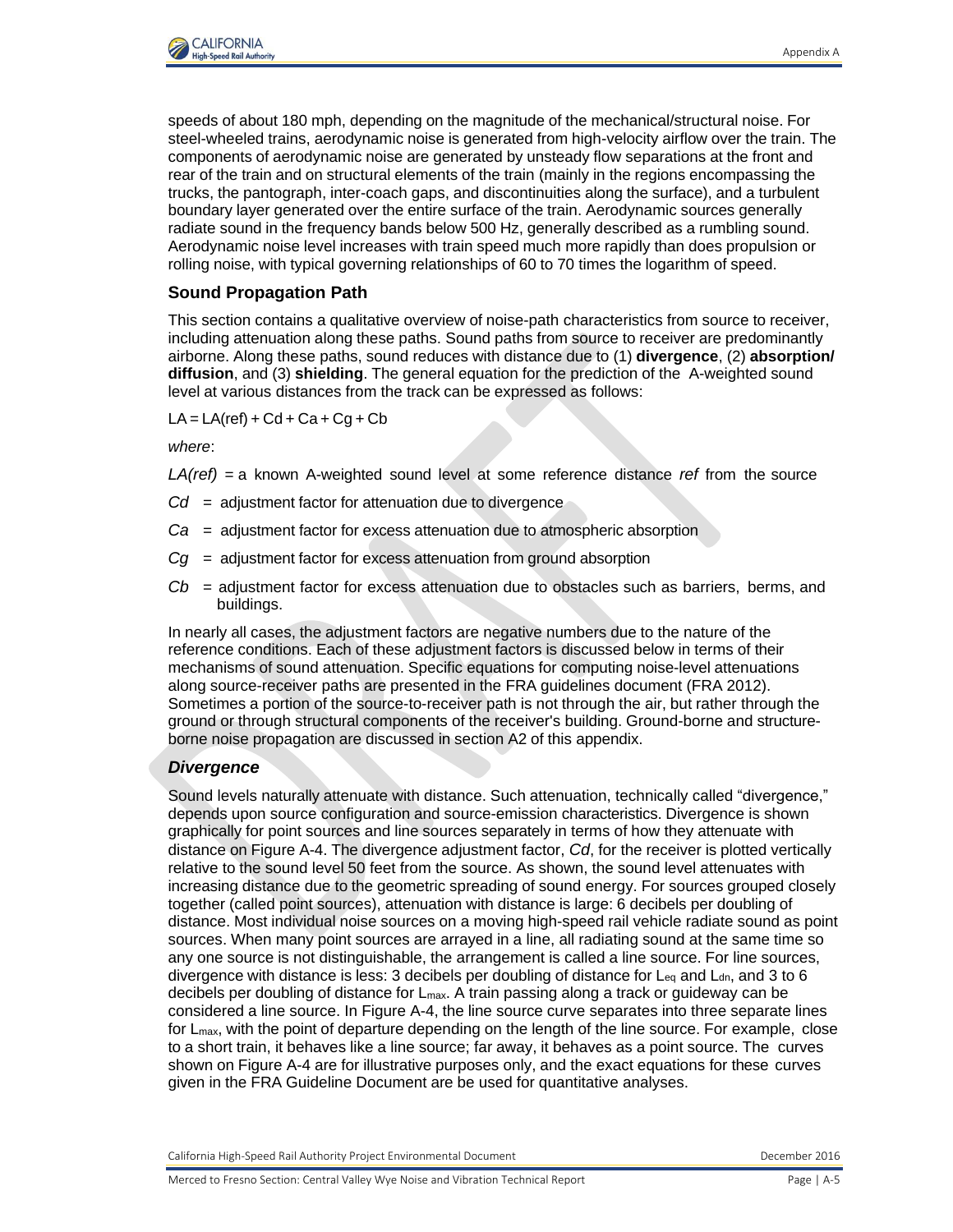

Some sound sources, such as warning bells, radiate sound energy nearly uniformly in all directions. These are called nondirectional, or monopole*,* sources. For train noise, however, the rolling noise from wheel-rail interactions, as well as some types of aerodynamic noise, is complicated because the sources do not radiate sound equally well in all directions. This unequal radiation is known as source directivity, which is a measure of the variation in a source's radiation with direction. Studies have shown that wheel-rail noise can be modeled by representing the source as a line source (or continuous row of point sources) with dipole directivity. A dipole radiation pattern has also been observed in the turbulent boundary layer near the sides of a train. Typically, a dipole source radiates a directivity pattern such that the sound pressure is proportional to the cosine of the angle between the source orientation and the receiver. Consequently, wheelrail noise is propagated more efficiently to either side of a moving train than in front, above or behind it.



#### **Figure A-4 Attenuation Due to Distance**

December 2016 California High-Speed Rail Authority Project Environmental Document

A-6 | Page Merced to Fresno Section: Central Valley Wye Noise and Vibration Technical Report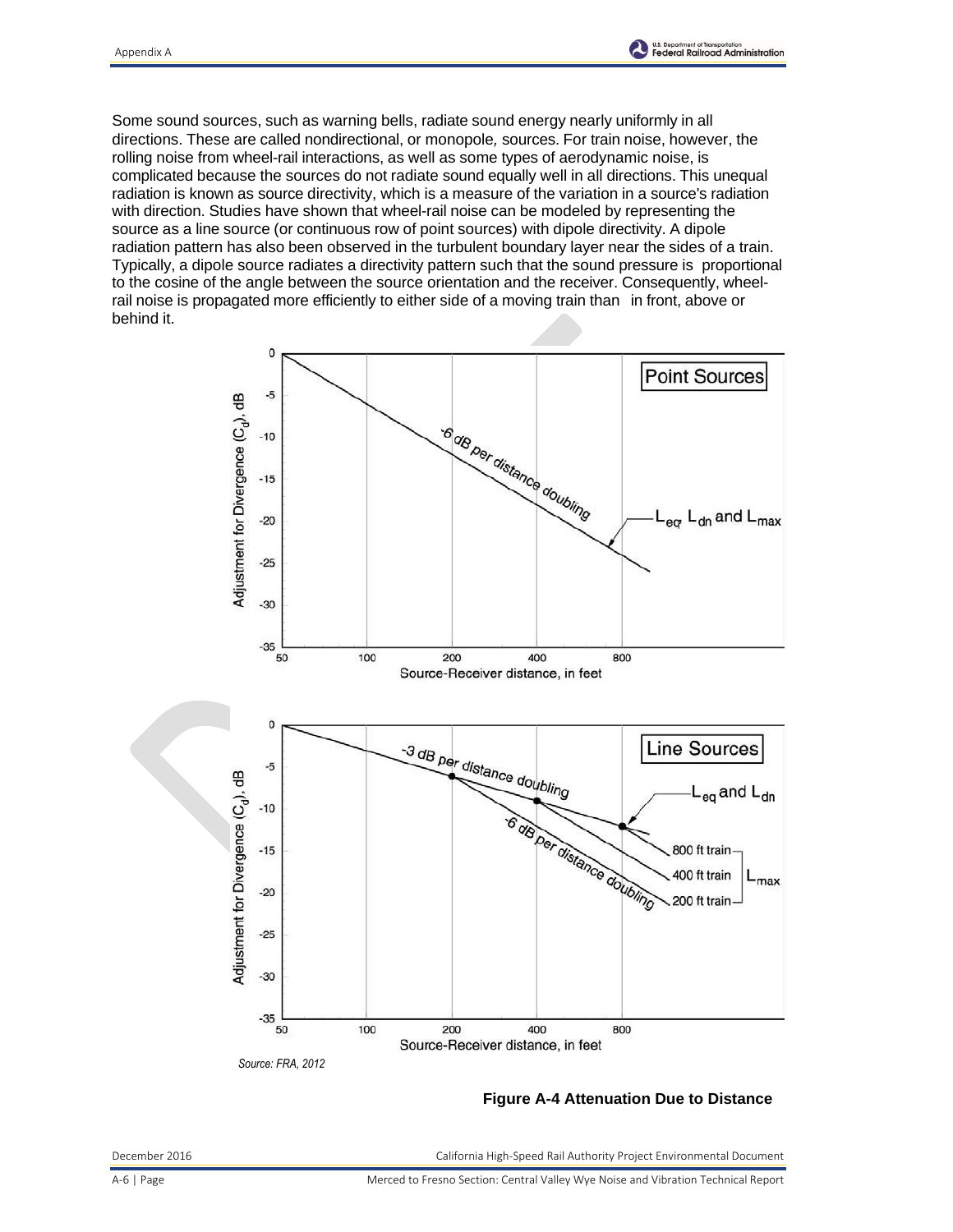

#### *Absorption/Diffusion*

In addition to the attenuation from geometric spreading of the sound energy, sound levels are further attenuated when sound paths lie close to absorptive or "soft" ground, such as freshly plowed or vegetation-covered areas. This additional attenuation, which can be 5 decibels or more within a few hundred feet, is illustrated graphically on Figure A-5. In this figure the adjustment factor, *Cg*, is plotted vertically as a function of distance. At very large distances, wind and temperature gradients can alter the ground attenuation shown here; such variable atmospheric effects generally influence noise levels well beyond the range of typical railway noise impact and are not included in this manual. Equations for the curves on Figure A-5 are presented in Chapter 5 of the FRA Guidelines manual.



### **Figure A-5 Sound Attenuation Due to Soft Ground**

#### *Shielding*

Sound paths are sometimes interrupted by noise barriers, by terrain, by rows of buildings, or by vegetation. Noise barriers, usually the most effective means of mitigating noise in sensitive areas, are the most important of these path interruptions. A noise barrier reduces sound levels at a receiver by breaking the direct path between source and receiver with a solid wall; vegetation, in contrast, hides the source but does not reduce sound levels significantly. Sound energy reaches the receiver only by bending (diffracting) over the top of the barrier, as shown on Figure A-6. This diffraction reduces the sound level at the receiver.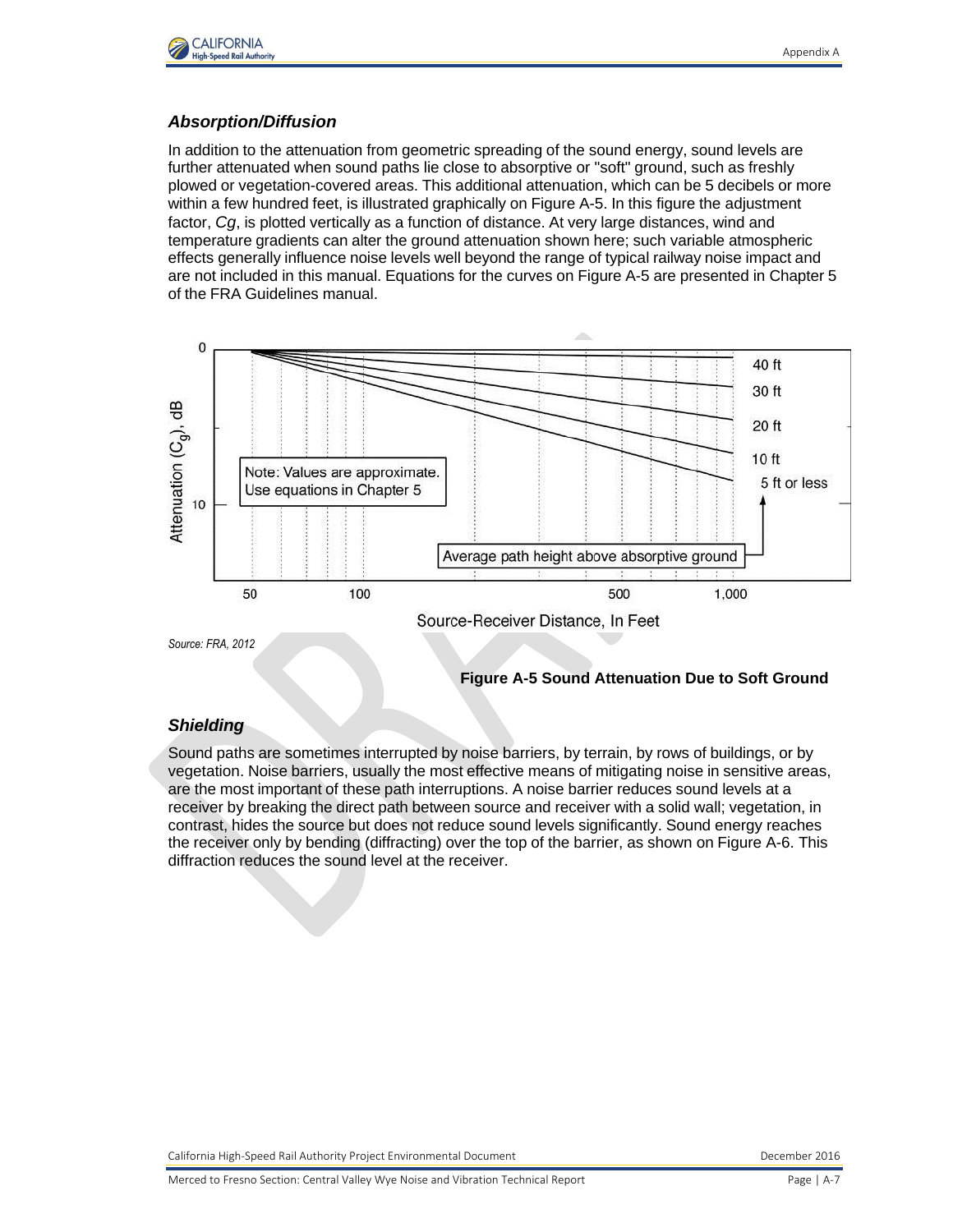

#### **Figure A-6 Noise Barrier Geometry**

Noise barriers for transportation systems typically attenuate noise at the receiver by 5 to 15 dBA (which corresponds to an adjustment factor *Cb* range of -5 to -15 dBA), depending upon receiver and source height, barrier height, length, and distance from both source and receiver. The attenuation of noise by a barrier also is frequency dependent, i.e., all other factors being the same, the higher the frequency of the noise, the greater the barrier attenuation. As discussed in the section on train noise sources, the peak frequencies and source heights of high-speed ground transportation noise vary according to the dominant noise source in a particular speed regime. In general, aerodynamic noise has lower peak frequencies than does wheel-rail noise, which means that a barrier is less effective at attenuating aerodynamic noise. In addition, aerodynamic noise sources tend to be located higher up on the train than wheel-rail noise sources. As a result, a noise barrier high enough to shield aerodynamic noise will be relatively expensive compared to a barrier for controlling wheel-rail noise, since it must extend 15 feet or more above the top of rail. For operating speeds up to about 160 mph, a barrier high enough to shield wheel-rail and other lower car body sound sources would normally provide sufficient sound attenuation.

Barriers on structure, very close to the source, provide less attenuation than predicted using standard barrier attenuation formulae, due to reverberation (multiple reflections) between the barrier and the body of the train. This reverberation can be offset by increased barrier height, which is easy to obtain for such close barriers, or the use of acoustically absorptive material on the source side of the barrier. These concepts are illustrated on Figure A-6. Acoustical absorption is considered as a mitigation option in detailed noise analysis. Equations for barrier attenuation and equations for other sound-path interruptions are also presented in the Detailed Noise Analysis section of the FRA Guidelines document (FRA 2012).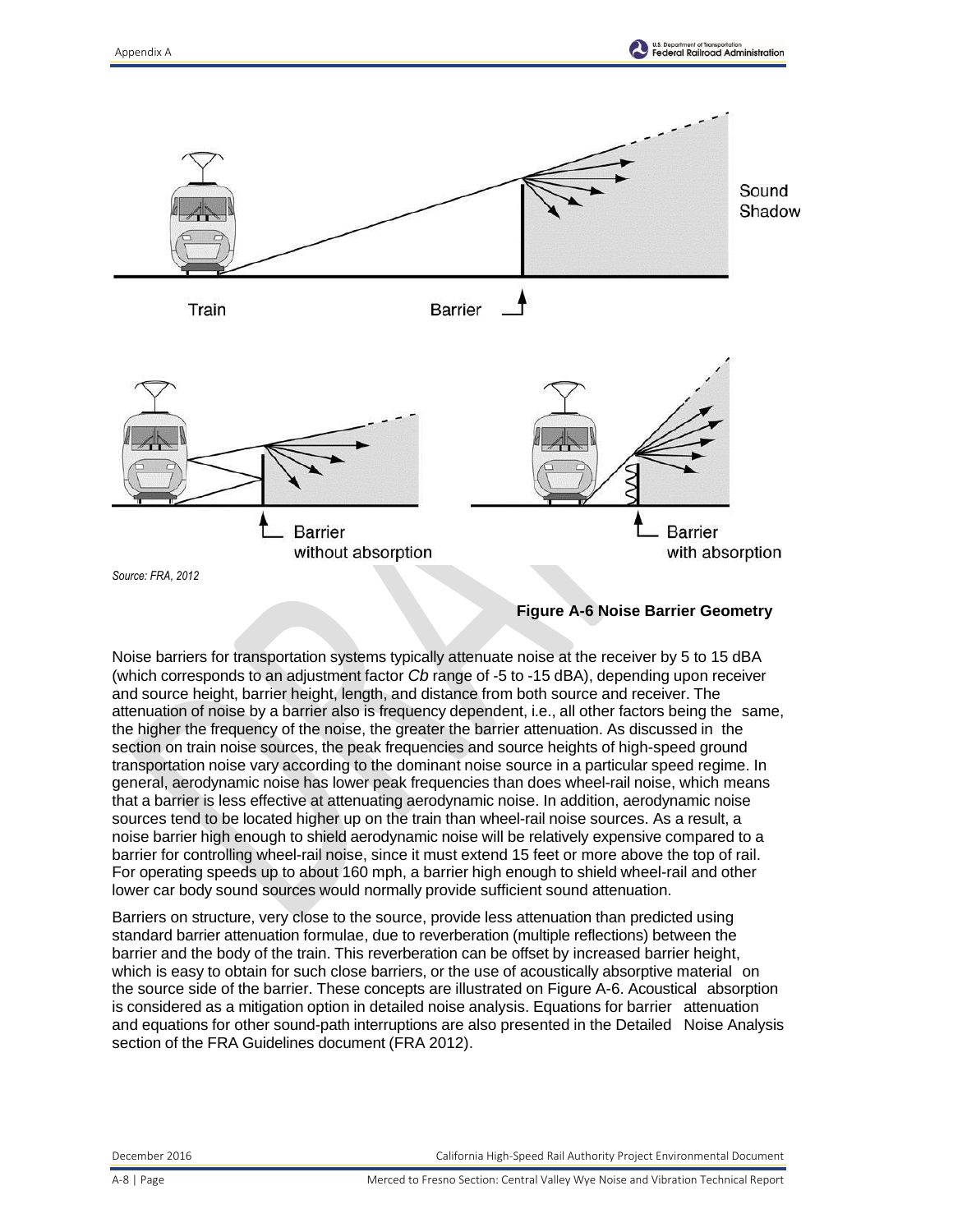

## **Basics of Vibration for High-Speed Trains**

Noise and vibration are traditionally linked in environmental impact assessments because the two disciplines are perceived to have many physical characteristics in common. For example, noise can be generated by vibration of surfaces. Both involve fluctuating motion: noise is oscillating motion of air and vibration is oscillating motion of structures or the ground. Both are analyzed as wave phenomena: noise is made up of sound waves in air and vibration travels as waves in the ground. Both can be measured in decibels. Both are considered sensory effects: noise is related to hearing and vibration is related to feeling. Despite their similarities, however, noise and vibration require entirely different kinds of analyses. The fact that ground-borne vibration travels through a succession of solid media, such as various kinds of soil, rock, building foundation, and building structure, to reach the receiver makes vibration more complicated to measure and to predict than noise.

This section provides a general background on ground-borne vibration and summarizes the available data on ground-borne vibration caused by high-speed trains. The material presented is based largely on empirical data, since ground-borne vibration is a more complex phenomenon than that of airborne noise.

The effects of ground-borne vibration include perceptible movement of the building floors, rattling of windows, shaking of items on shelves or hanging on walls, and rumbling sounds. In extreme cases, such vibration can damage buildings and other structures. Building damage is not a factor for most surface transportation projects, except during construction when there may be occasional blasting and pile driving. Annoyance from vibration often occurs when the vibration exceeds the threshold of perception by 5 to 10 decibels. This vibration level is an order of magnitude below the damage threshold for normal buildings.

The basic concepts of ground-borne vibration are illustrated for a high-speed train system on Figure A-7. The train wheels rolling on the rails create vibration energy transmitted through the track support system into the trackbed or track structure. The amount of energy that is transmitted into the track structure depends strongly on factors such as how smooth the wheels and rails are and the resonance frequencies of the vehicle suspension system and the track support system.

The vibration of the track or guideway structure excites the adjacent ground, creating vibration waves that propagate through the various soil and rock strata to the foundations of nearby buildings. The vibration propagates from the foundation throughout the remainder of the building structure. The maximum vibration amplitudes of floors and walls of a building often occur at the resonance frequencies of those building elements.

The vibration of floors and walls may cause perceptible vibration, rattling of items such as windows or dishes on shelves, or a rumble noise. The rumble is the noise radiated from the motion of the room surfaces. In essence, the room surfaces act like a giant loudspeaker. This is called ground-borne noise.

Ground-borne vibration is almost never annoying to people who are outdoors. Although the motion of the ground may be perceived, the motion does not provoke the same adverse human reaction without the effects associated with the shaking of a building. In addition, the rumble noise that usually accompanies the building vibration can only occur inside buildings.

California High-Speed Rail Authority Project Environmental Document **December 2016** December 2016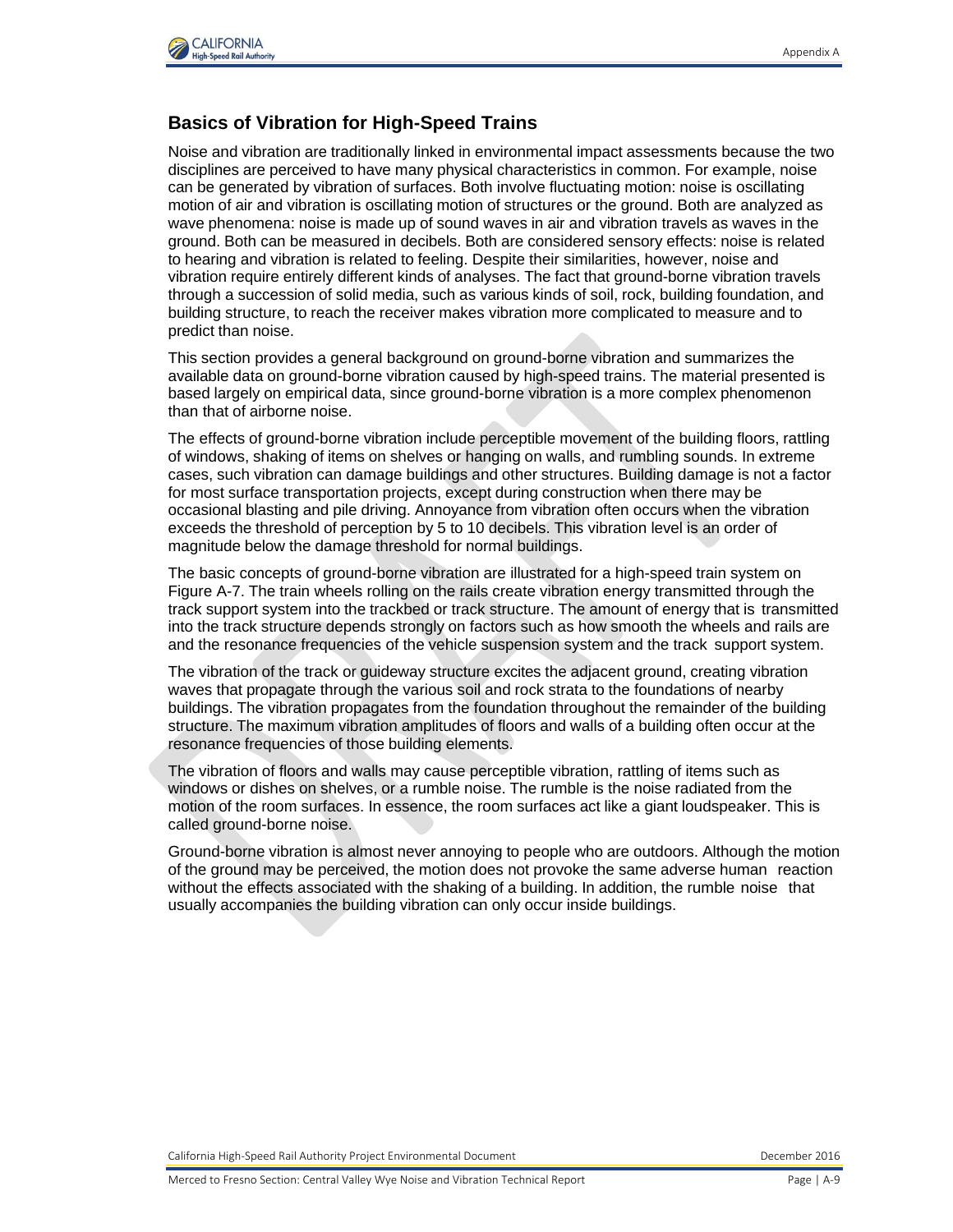





### **Human Perception of Ground-Borne Vibration and Noise**

This section gives some general background on human response to different levels of building vibration, thereby establishing the basis for the criteria for ground-borne vibration and noise that are presented in Section 4.2 of this report.

#### *Typical Levels of Ground-Borne Vibration and Noise*

In contrast to airborne noise, ground-borne vibration is not a phenomenon that most people experience every day. The background vibration velocity level in residential areas is usually 50 RMS vibration velocity level, decibels (VdB) or lower, well below the threshold of perception for humans, which is around 65 VdB. Most perceptible indoor vibration is caused by sources within buildings such as operation of mechanical equipment, movement of people, or slamming of doors. Typical outdoor sources of perceptible ground-borne vibration are construction equipment, steelwheeled trains, and traffic on rough roads. If the roadway is smooth, the vibration from traffic is rarely perceptible.

Common vibration sources and the human and structural response to ground-borne vibration are illustrated on Figure A-8. The range of interest is from approximately 50 VdB to 100 VdB. Background vibration is usually well below the threshold of human perception and is of concern only when the vibration affects very sensitive manufacturing or research equipment, such as electron microscopes and high resolution photo lithography equipment.

The relationship between ground-borne vibration and ground-borne noise depends on the frequency content of the vibration and the acoustical absorption of the receiving room. The more acoustical absorption in a room, the lower the noise level will be. For a room with average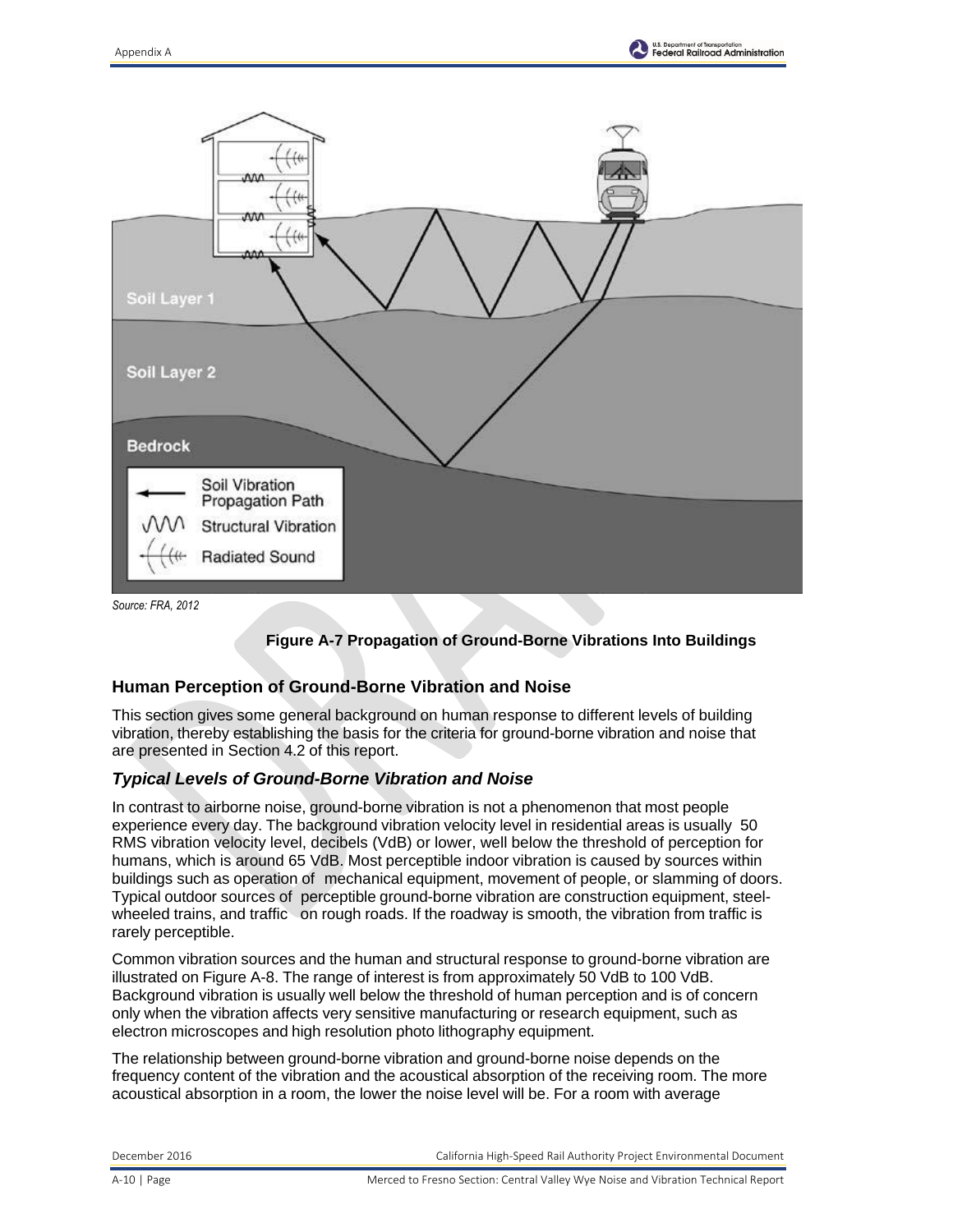

acoustical absorption, he sound pressure level is approximately equal to the average vibration velocity level of the room surfaces. Hence, the A-weighted level of ground-borne noise can be estimated by applying A-weighting to the vibration velocity spectrum. Since the A-weighting at 31.5 Hz is -39.4 dB, if the vibration spectrum peaks at 30 Hz, the A-weighted sound level will be approximately 40 decibels lower than the velocity level. Correspondingly, if the vibration spectrum peaks at 60 Hz, the A-weighted sound level will be about 25 decibels lower than the velocity level.

| <b>Human/Structural Response</b>                                                                   | <b>Velocity</b><br>Level* |     | <b>Typical Sources (50 ft from source)</b>                                       |
|----------------------------------------------------------------------------------------------------|---------------------------|-----|----------------------------------------------------------------------------------|
| Threshold, minor cosmetic damage<br>fragile buildings                                              |                           | 100 | Blasting from construction projects                                              |
| Difficulty with tasks such as<br>reading a VDT screen                                              |                           | 90  | Bulldozers and other heavy tracked<br>construction equipment                     |
|                                                                                                    |                           |     | High speed rail, upper range                                                     |
| Residential annoyance, infrequent<br>events (e.g. commuter rail)                                   |                           | 80  | Rapid transit, upper range                                                       |
|                                                                                                    |                           |     | High speed rail, typical                                                         |
| Residential annoyance, frequent<br>events (e.g. rapid transit)                                     |                           | 70  | Bus or truck over bump                                                           |
| Limit for vibration sensitive<br>equipment. Approx. threshold for<br>human perception of vibration |                           | 60  | Bus or truck, typical                                                            |
|                                                                                                    |                           | 50  | Typical background vibration                                                     |
|                                                                                                    |                           |     | * RMS Vibration Velocity Level in VdB relative to 10 <sup>-6</sup> inches/second |

*Source: FRA, 2012*

**Figure A-8 Typical Levels of Ground-Borne Vibration**

### *Quantifying Human Response to Ground-Borne Vibration and Noise*

One of the major problems in developing suitable criteria for ground-borne vibration is that there has been relatively little research into human response to vibration, in particular, human annoyance with building vibration. However, experience with U.S. rapid transit projects over the past 20 years represents a good foundation for developing suitable limits for residential exposure to ground-borne vibration and noise from high-speed rail operations.

The relationship between the vibration velocity level measured in 22 homes and the general response of the occupants to vibration from rapid transit trains is illustrated on Figure A-9. The

| California High-Speed Rail Authority Project Environmental Document |  |
|---------------------------------------------------------------------|--|
|                                                                     |  |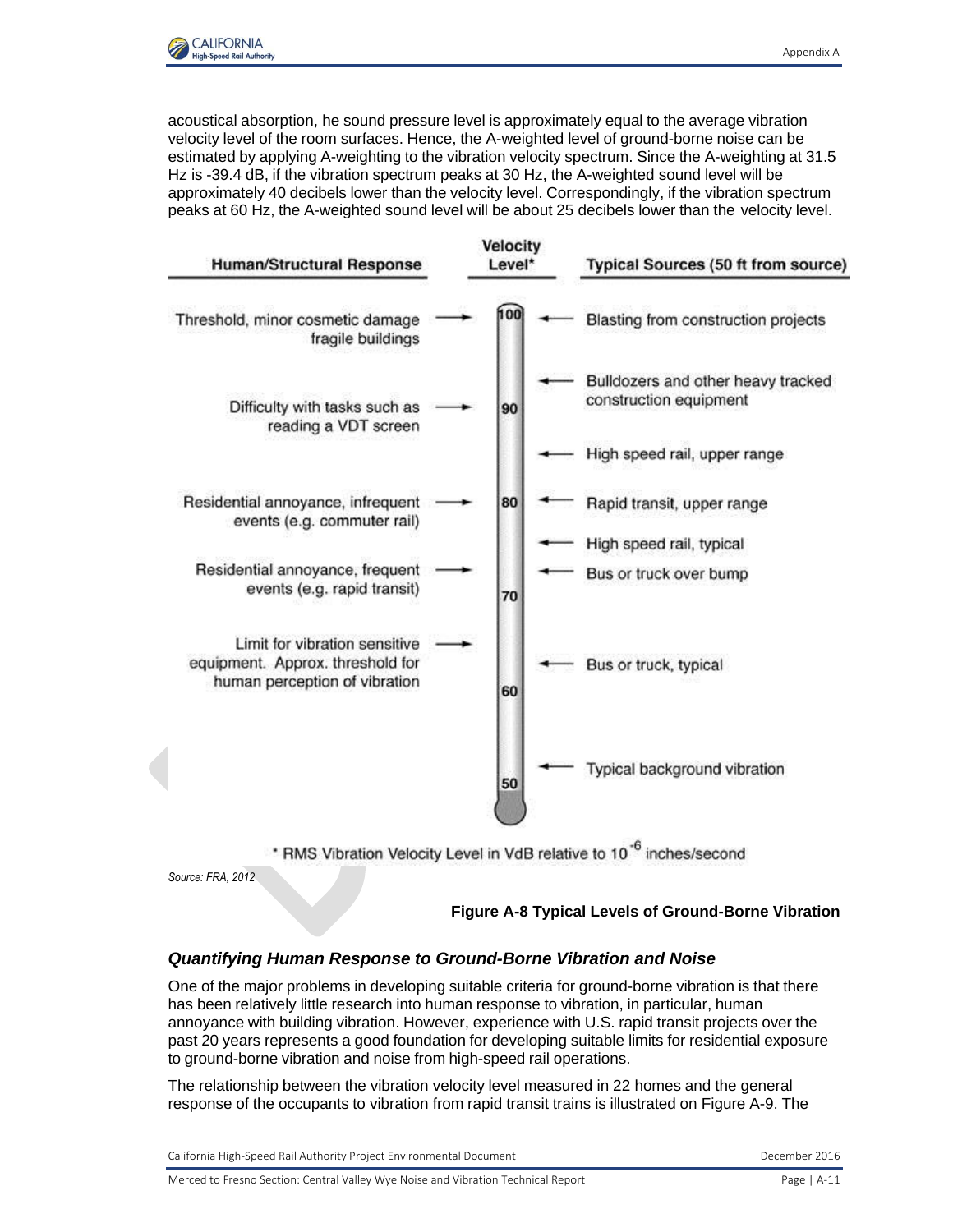

data points shown were assembled from measurements that had been performed for several transit systems. The subjective ratings are based on the opinion of the person who took the measurements and the response of the occupants. Both the occupants and the people who performed the measurements agreed that floor vibration in the "Distinctly Perceptible" category was unacceptable for a residence. The data shown on Figure A-9 indicate that residential vibration exceeding 75 VdB is unacceptable if trains are passing every 5 to 15 minutes, as is usually the case with urban transit trains. Additional social survey data are provided by a Japanese study on vibration pollution conducted in 1975. The percent of people annoyed by vibration from high-speed trains in Japan is shown by the "% annoyed" curve on Figure A-9. Note that the scale corresponding to the percent annoyed is on the right hand axis of the graph. The results of the Japanese study confirm the conclusion that at vibration velocity levels ranging from 75 to 80 VdB, many people will find the vibration annoying.





#### **Factors That Influence Ground-Borne Vibration and Noise**

Developing accurate estimates of ground-borne vibration is complicated by the many factors that can influence vibration levels at the receiver position. Factors that have significant effects on the levels of ground-borne vibration are discussed in this section. Some of these factors that are known to have, or are suspected of having, a significant influence on the levels of ground-borne vibration and noise are reviewed in this section. The physical parameters of the track, and trainsets, geology, and receiving building can all influence vibration levels. The important physical parameters can be divided into the following four categories:

**Operational and Vehicle Factors:** This category includes all of the parameters that relate to train vehicles and the operation of trains. Factors such as high-speed, stiff primary suspensions on the vehicle, and flat or worn wheels will increase the possibility of ground-borne vibration problems.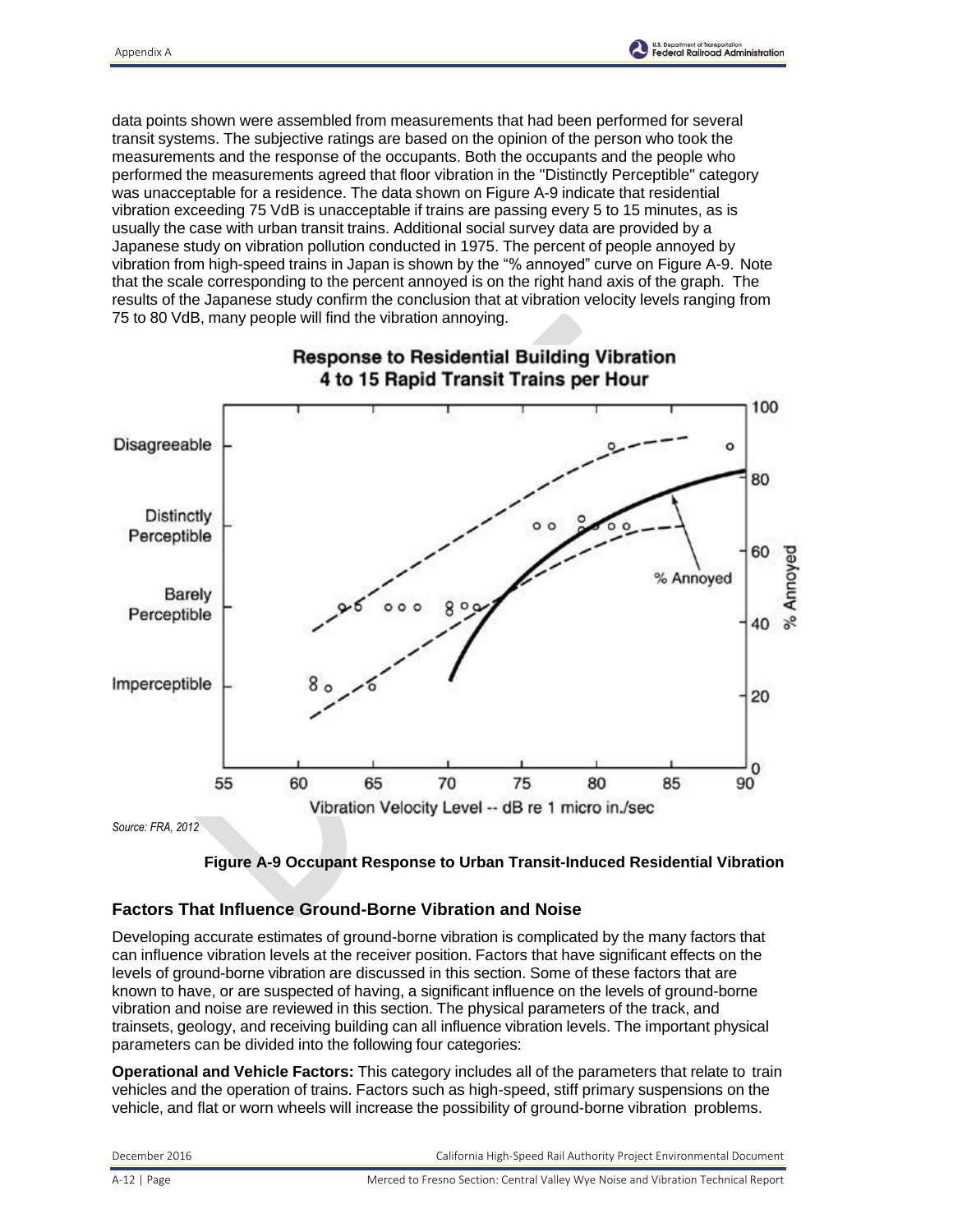

**Guideway:** The type and condition of the rails, the type of guideway, the rail support system, and the mass and stiffness of the guideway structure can all influence the level of ground-borne vibration. Worn rail and wheel impacts at special trackwork can substantially increase groundborne vibration. A high-speed train system guideway will be either in tunnel, open trench, atgrade, or aerial viaduct. It is rare for ground-borne vibration to be a problem with aerial structures, except when guideway supports are located within 50 feet of buildings. Directly radiated airborne noise is usually the dominant problem from guideways at-grade or in cut, although vibration can sometimes be a problem. For tunnels that are under residential areas, however, ground-borne noise and vibration are often among the most significant environmental problems.

**Geology:** Soil conditions are known to have a strong influence on the levels of ground-borne vibration. Among the most important factors are the stiffness and internal damping of the soil and the depth to bedrock. Experience has shown that vibration propagation is more efficient in clay soils as well as areas with shallow bedrock; the latter condition seems to channel or concentrate the vibration energy close to the surface, resulting in ground-borne vibration problems at large distances from the track. Factors such as layering of the soil and depth to water table can also have significant effects on the propagation of ground-borne vibration.

**Receiving Building:** Ground-borne vibration problems occur almost exclusively inside buildings. Therefore, the characteristics of the receiving building are a key component in the evaluation of ground-borne vibration. The train vibration may be perceptible to people who are outdoors, but it is very rare for outdoor vibration to cause complaints. The vibration levels inside a building depend on the vibration energy that reaches the building foundation, the coupling of the building foundation to the soil, and the propagation of the vibration through the building structure. The general guideline is that the more massive a building is, the lower its response to incident vibration energy in the ground.

#### **Ground-Borne Vibration from High-Speed Trains**

Available data on ground-borne vibration from high-speed trains are from measurements of test programs involving the Acela in the United States and the TransRapid TR08 in Germany, and revenue service operations of the X2000 in Sweden, the Pendolino in Italy, and the Trains à Grande Vitesse (TGV) and Eurostar trains in France. Acela and TR08 tests were performed in 2000-2001. The European revenue service data were obtained in May 1995 as part of the data collection task involved in preparing the FRA guidelines (FRA 2012). Vibration measurements were made at two sites in each country, with vibration propagation testing done at one primary site in each country. This measurement program represents one of the first times that the same detailed ground-borne vibration testing procedure has been carried out in several different countries for high-speed trains operating under normal revenue conditions.

One of the major problems in characterizing ground-borne vibration from trains is that geology has a major influence in vibration levels, and there are no analytical methods of factoring out the effects of geology. This makes it very difficult to compare the levels of ground-borne vibration from different types of trains, unless they are operating on the same track. An experimental method of characterizing vibration propagation characteristics at a specific site that was developed to work around this problem was applied during the tests in Sweden, Italy, and France.

This propagation test procedure basically consists of dropping a weight on the ground and measuring the force of the impact and the vibration pulses at various distances from the impact point. The transfer functions between the vibration pulses and the force impulse are then used to characterize vibration propagation. Assuming a reasonably linear system, these transfer functions define the relationship between any type of exciting force and the resulting ground vibration.

The end result of the propagation test is a measure of the transmissibility of ground vibration, or line source transfer mobility, as a function of distance from the train. Measurements of train vibration and line source transfer mobility at the same site can be used to derive a "force density" function that characterizes the vibration forces of a train independent of the geologic conditions at the site. The test is discussed in greater detail in the Detailed Vibration Assessment section of the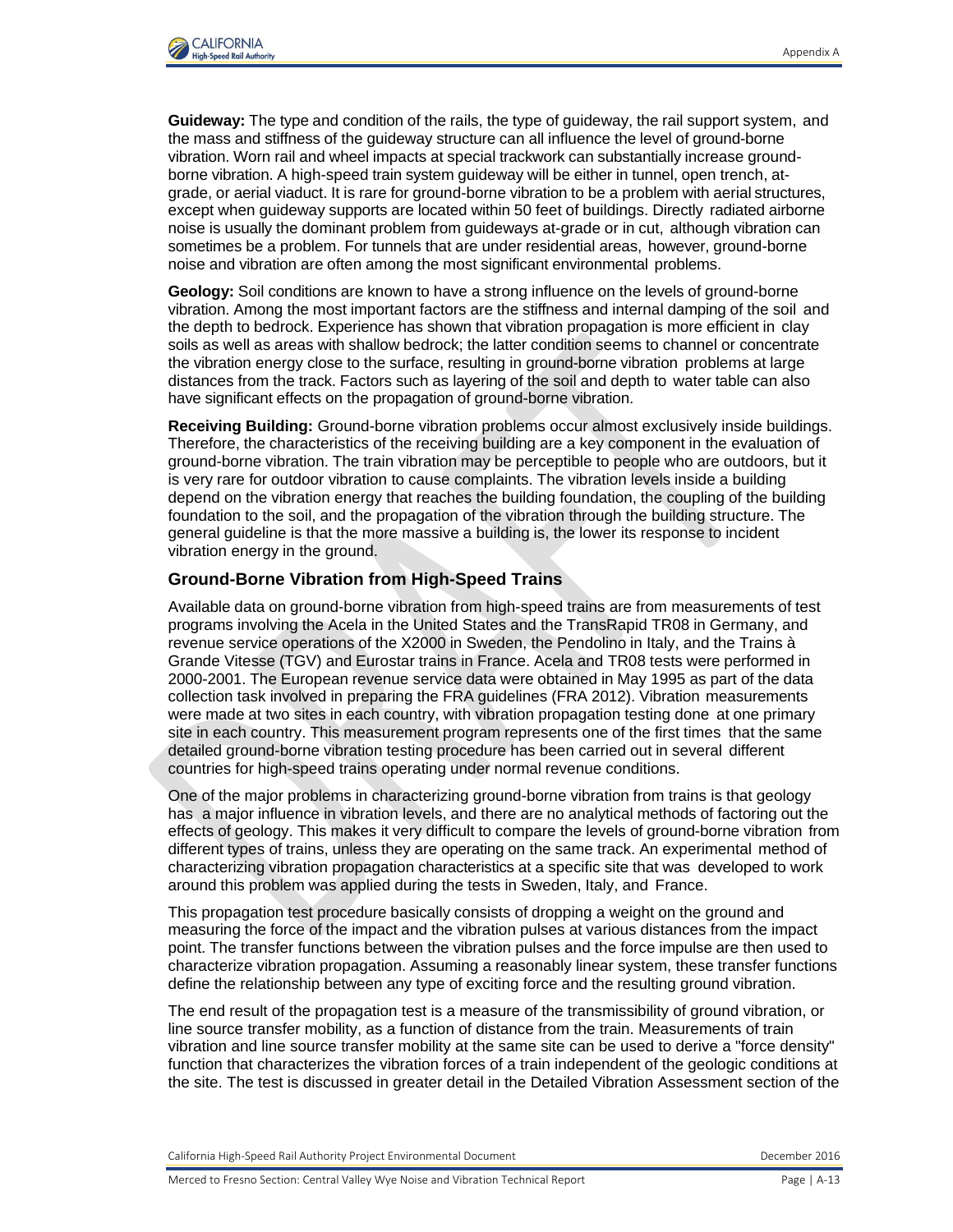FRA Guidelines document (FRA 2012). The steps used to analyze the train vibration and ground transfer mobility data to derive force densities were as follows:

- 1. Transfer mobility and train vibration were expressed in terms of frequency- dependent representations, or frequency spectra.
- 2. Raw transfer mobility data for *point sources* were combined to approximate *line source* transfer mobility at each test site.
- 3. Best-fit curves of level vs. distance for each frequency band were obtained using linear regression or other curve-fitting techniques, approximate line-source transfer mobility, and train vibration spectra as a function of distance from the source.

The difference between the train vibration spectrum and the transfer mobility spectrum at the same distance, or the *force density* spectrum, was calculated. Theoretically the force density should be independent of distance. In practice, however, force density is calculated at each measurement distance, and the average force density is used to characterize each type of trainset. For all of the trainsets, the force densities at the six measurement distances converged to within 3 to 4 decibels of the average.